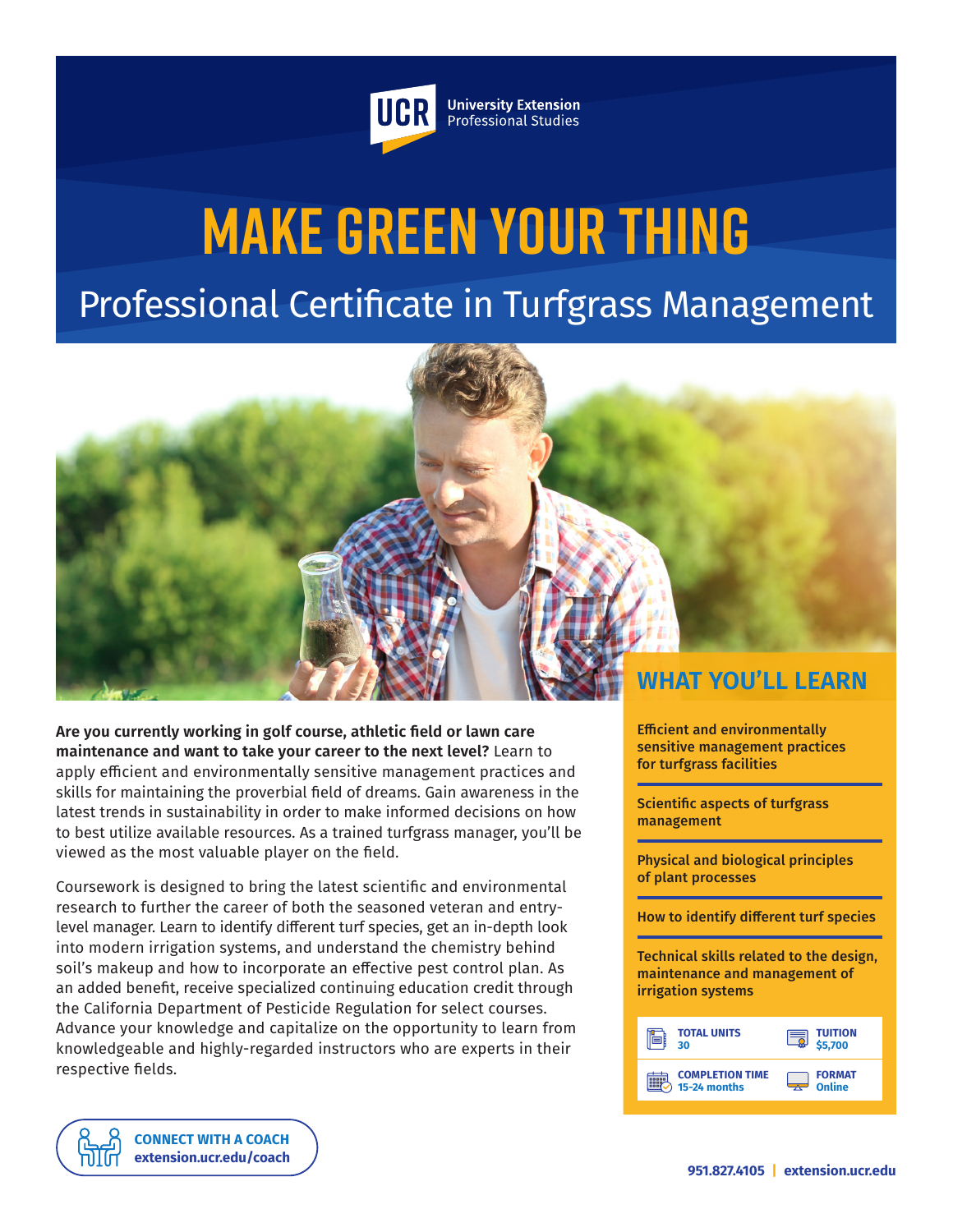**15-24 months**

**BBP** 

**TUITION \$5,700**

## **Professional Certificate in Turfgrass Management**

## **BENEFITS OF EARNING A CERTIFICATE**

There are several reasons why, Bachelor's degree in hand, you might be considering continuing your studies. An upgraded education section on your resume can open the door to a new career, or, if you're already working, lead to a promotion and a higher salary. While you're working, going back to school is an excellent way to stay current in rapidly changing fields, or, if you've been away from the workforce for a while, to quickly get caught up in the latest trends, concepts, and advances.

**TOTAL UNITS 30**

Ħ

While there are as many paths to follow, as there are reasons to follow them when approaching continuing education, there is enormous value in terms of time, financial investment, and personal flexibility while gaining practical training from working professionals in your industry that extends beyond the theory of the classroom and into the real world.

## **PAY AS YOU GO**



#### **KEY BENEFITS INCLUDE:**

- UC quality curriculum
- Professional endorsements
- Schedule flexibility
- Variety of courses and programs
- Instruction from professional leaders in the industry

**Pay per individual course** as you register.

AVERAGE COURSE TUITION **\$505-555** PER (3 UNIT) COURSE

*\*Learn more about tuition assistance.*

### **CAREER INFORMATION**



#### **IN-DEMAND FIELD**

Jobs are projected to grow at a rate of 16% over the next 5 years.



**STRONG EARNING POTENTIAL** Median Salary **\$63,030**



#### **VARIETY OF JOBS TO CHOOSE FROM**

- Field Manager
- Golf Course Superintendent
- Grounds Crew Supervisor
- Grounds Maintenance Specialist
- Landscape Manager



#### **SKILLS FOR SUCCESS**

• Controlling Machines and Processes

- Performing General Physical Activities
- Problem Solving



#### **REALITY CHECK.**  WHAT YOU WILL DO ON THE JOB.

- Operate grounds maintenance equipment
- Irrigate lawns, trees or plants
- Drive trucks or other vehicles to or at work sites
- Treat greenery or surfaces with protective substances
- Evaluate reports or designs to determine work needs